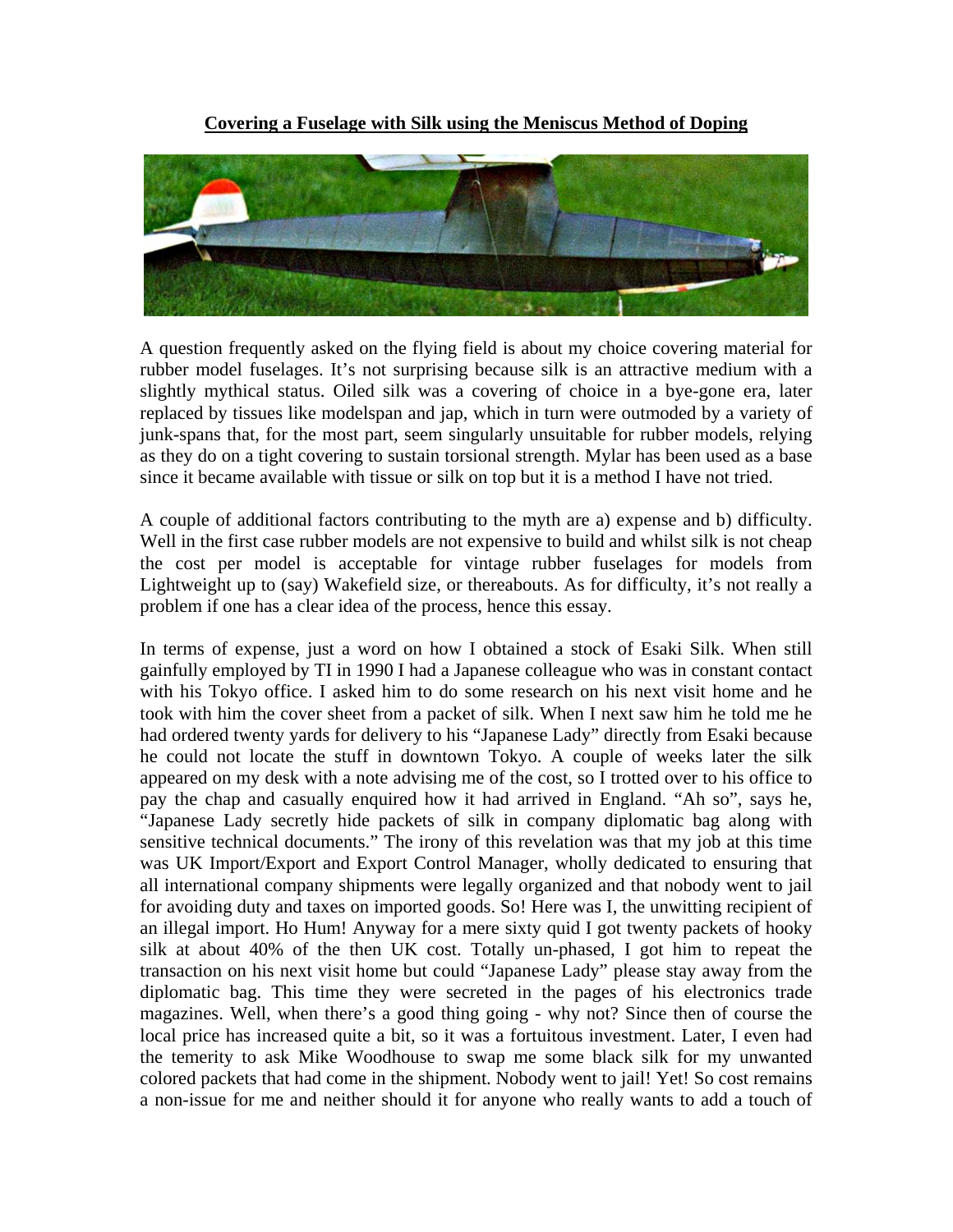class to their new rubber model. When one compares the on-cost to, say, to the price of petrol getting to the next flying meeting it's peanuts.

This is not the first time the process has been explained on the digital highway but perhaps not in this detail, so if you are easily bored, it's probably best to stop reading now and just look at the pictures. It is pretty much as I learned it from the great (and still great) Mike Kemp who first wrote about it in the August 1984 Sam35Speaks Rubber Column. Mike learned it from Peter Michel, who learned it from David Baker who learned it from Danny (two e's if you please) Sheelds who learned it from …. And now everybody can learn it from here. I would add however that your truly does not expect too many folks out there to actually try this method as there seems to be less and less interest in these esoteric art-forms. So why write the essay then, when some say I am already bonkers? Well, if I don't do it now, while I can remember, then posterity will blame me for the omission and anyway, how else will I be able to recall it when my marbles have been well and truly lost. Also included in the process is an amazing secret but, dear reader, for that it is essential to read on and just be patient.

Here then is the method I have used exclusively since 1984 on more than forty fuselages, some new and some rebuilds, or when damage gets so bad as to offend the eye.

## **Applying the Silk**

- For a start-off, silk hates snags as much as it loves sharp scissor and sharp blades.
- Liberally soak or dope the whole fuselage inside and out with 20% to 30% strength dope to provide a degree of proofing against any water based rubber lubricants (my choice).
- Lightly sand the outside of the framework sufficient to remove any snags and expose the wood fiber again.
- Cut the silk slightly oversize for one side of the fuselage with the warp (as opposed the weft) running along its length (In tissue terms warp  $=$  grain).
- Place the dry silk over fuselage and lightly pin each end. Don't over-handle the silk, it spoils its nature.
- Using 50% dilution of water soluble, white PVA with a fine artists brush, starting at a central spacer, paint the adhesive onto the silk above spacer just enough to wet surface and run through to the spacer below. For a simple slab-sided fuselage this is the only spacer so treated. For complex shapes such as pylons or bumps, treat these as individual sections as one would with tissue covering.
- Wipe gently with a finger from centre to edge to ease out local wrinkles.
- It will grab in 30 seconds but needs a little longer to "go off".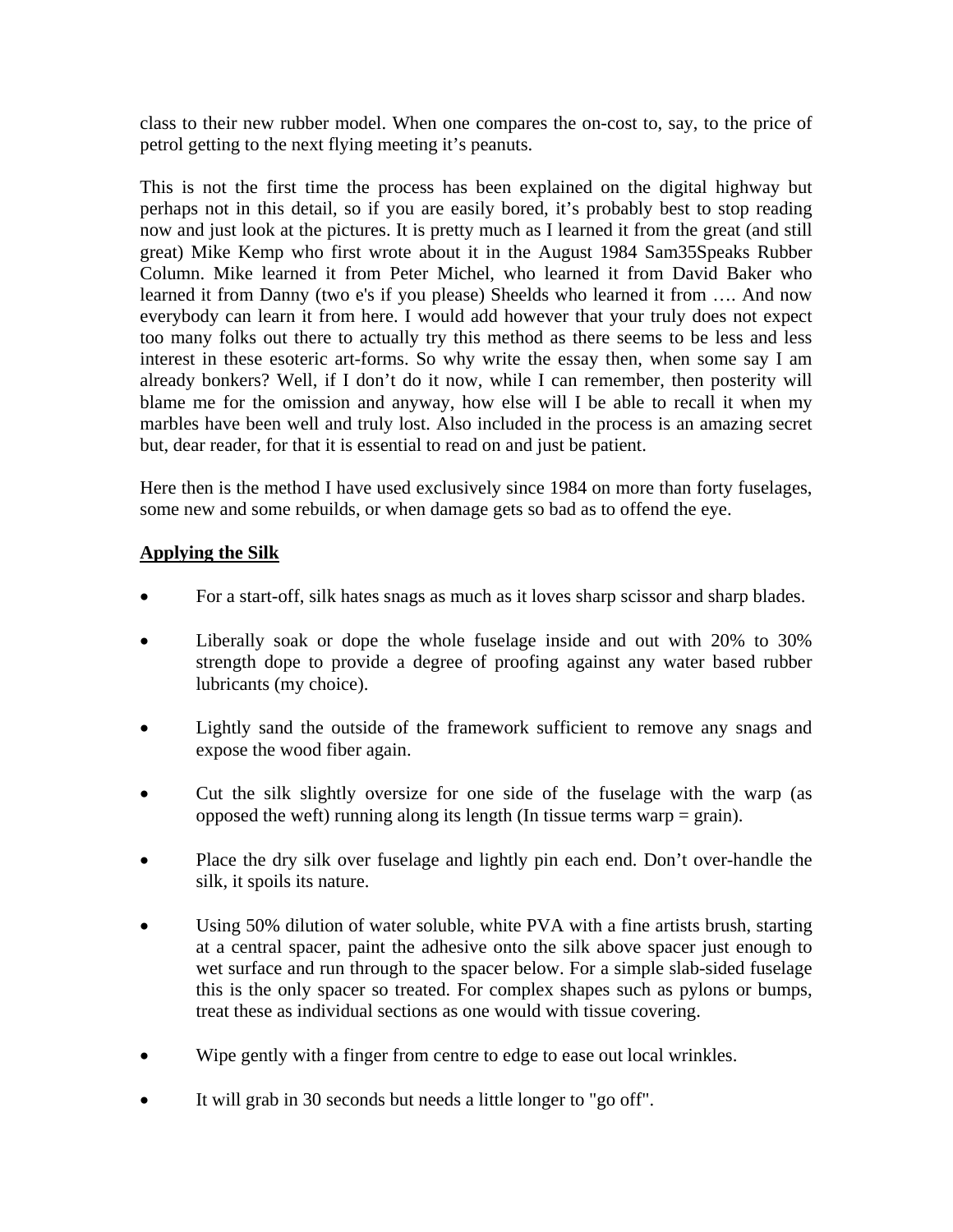- If wrong, wet it slightly (I use saliva) and gently re-position.
- Because of the secure grab at the central spacer, the silk can be pulled lengthwise to eliminate any creases and working forwards, away from the centre, apply adhesive only to the longerons (not the spacers), two bays at a time.
- Use both thumbs to gently ease out the wrinkles until it grabs. Move on, two bays at a time and fix to the nose by folding over the front spacer.
- Turn the fuselage around and work rearwards using identical process.
- As work progresses concentrate on eliminating wrinkles, getting the silk tight and keeping the warp straight. Don't "thumb" the threads too hard or they will distort and spoil the effect.
- Mistakes or wrinkles may be gently eased away by local wetting. If the grab is weakened, apply a touch more PVA.
- When the glue is dry, after a few minutes, use a "scary sharp" blade to slice off the waste. Do not wrap edges around the longerons, it's ugly and inhibits repairs.
- Repeat the above on all four sides, slicing off the waste as each side is completed.
- Do not water shrink yet.
- Use a small brush apply 30/40% dope, or better still banana oil, to all longerons and any midsection joins. This is a key step, ensuring the PVA is protected from the water shrinking process otherwise the silk will come off for sure.
- When the dope has dried gently start the water shrinking process by soaking the whole fuselage with fine spray of warm water containing a trace of washing up detergent to help the silk get properly wetted.
- Gently draw a leaf of newspaper or paper towel over the surfaces to remove the excess liquid. The combination of warm water and detergent thoroughly wets the silk leaving no partially dry fibers.
- Allow this bag of damp silk and balsa to dry naturally hanging at room temperature. Heat is not desirable as it causes uneven shrinking.
- After shrinking, ease away any snags between the silk and the fame-work, check for areas of poor adhesion and correct if necessary with a touch of PVA or dope, gently rubbing with a finger to generate "grab" and maintain tautness. Lightly twist the framework to ease away any unwanted warps and restore its true shape.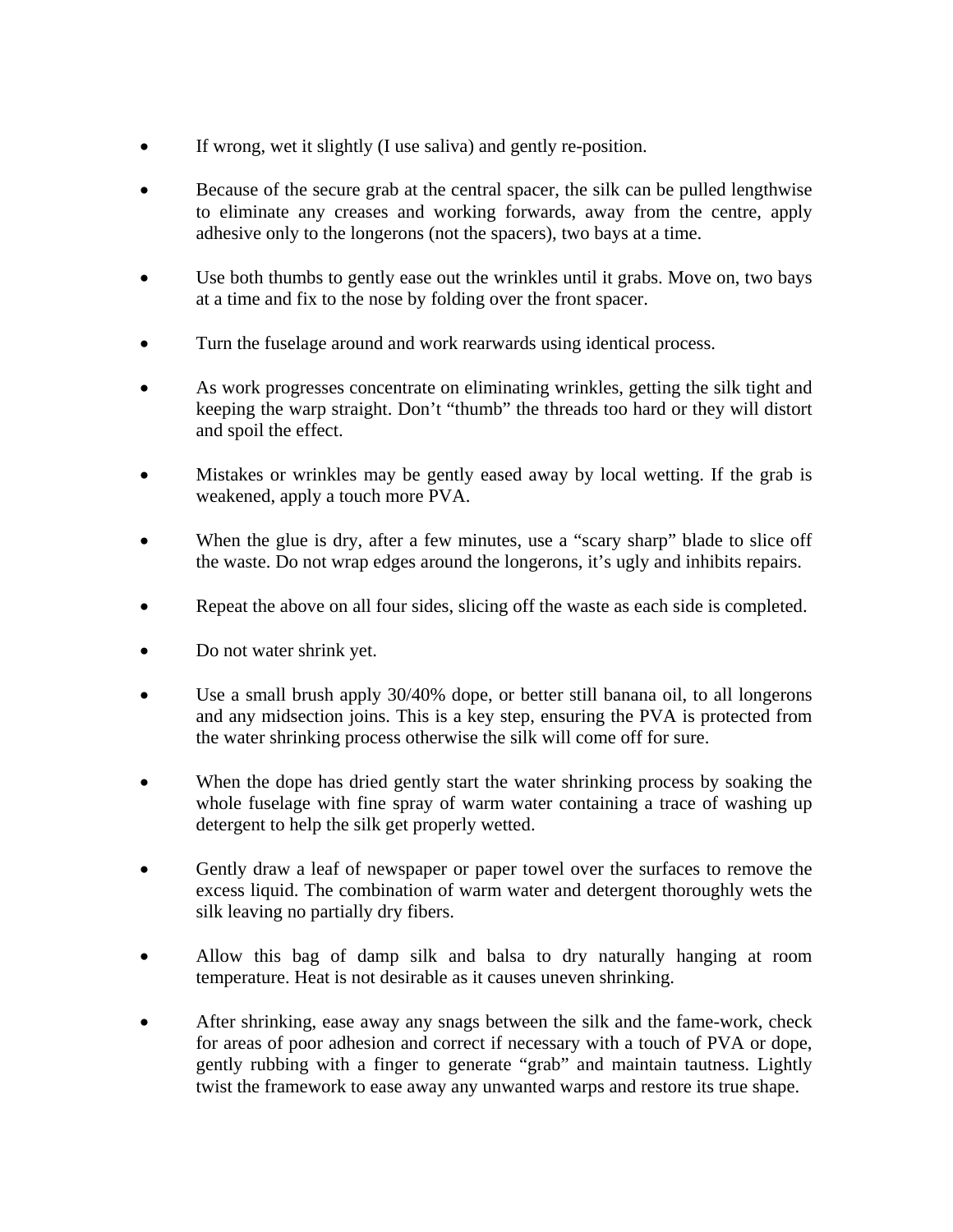Even before the next stage of applying the dope, the covered fuselage is now a veritable work of art that deserves nothing less than mounting on a plinth for display in a local gallery.

## **The Meniscus Method of Doping (drawing courtesy of Mike Kemp)**

- Now to the tricky part where all previous work can be either spoiled or enhanced but in order to avoid spoiling a perfectly covered fuselage with poorly applied dope set up a trial on a dummy frame in order to establish the process.
- Place the fuselage on a smooth working surface so that it cannot move lengthwise using a couple of fixed stops, pegs or balsa blocks.
- Prepare the shrinking dope to about 70% viscosity in a short, wide bottomed jar and use a medium to large doping brush. This very much depends upon the raw viscosity, but it will need to be a little thicker than for normal tissue doping.
- Make up a "Tee-Bar" from scraps of TE section such that the bar is just wider than the maximum fuselage width and the tapered edge is away from the handle. This is the Meniscus Brush and it will be your best friend for the next hour or so.



Apply Dope with brush



Stop doping when about I" length of film



Gently pull tissue until about 1/8" of film remains

- Cut some oblong pieces of medium weight modelspan tissue the longest edge being the same width as the tee bar. Fix a piece of tissue to the bar with dope and let it dry. Just to clarify, modelspan is porous and allows dope to filter through.
- Position the dope jar and brush near, but behind, the nose of the fuselage.
- In a warm ventilated room place the meniscus brush over the nose of the fuselage and using the dope brush, ladle on a generous helping of dope.
- Gently spread it across the fuselage until the dope film is about 1" long and slowly draw the meniscus brush along fuselage until the dope film diminishes to about 1/8".
	- To avoid interference, for the right-handed, it's best to have the fuselage nose to the right and draw the brush to the left, doping with the right hand.
	- Do not push the dope through, just let it "run onto tissue" and spread it out gently. No pressure at all.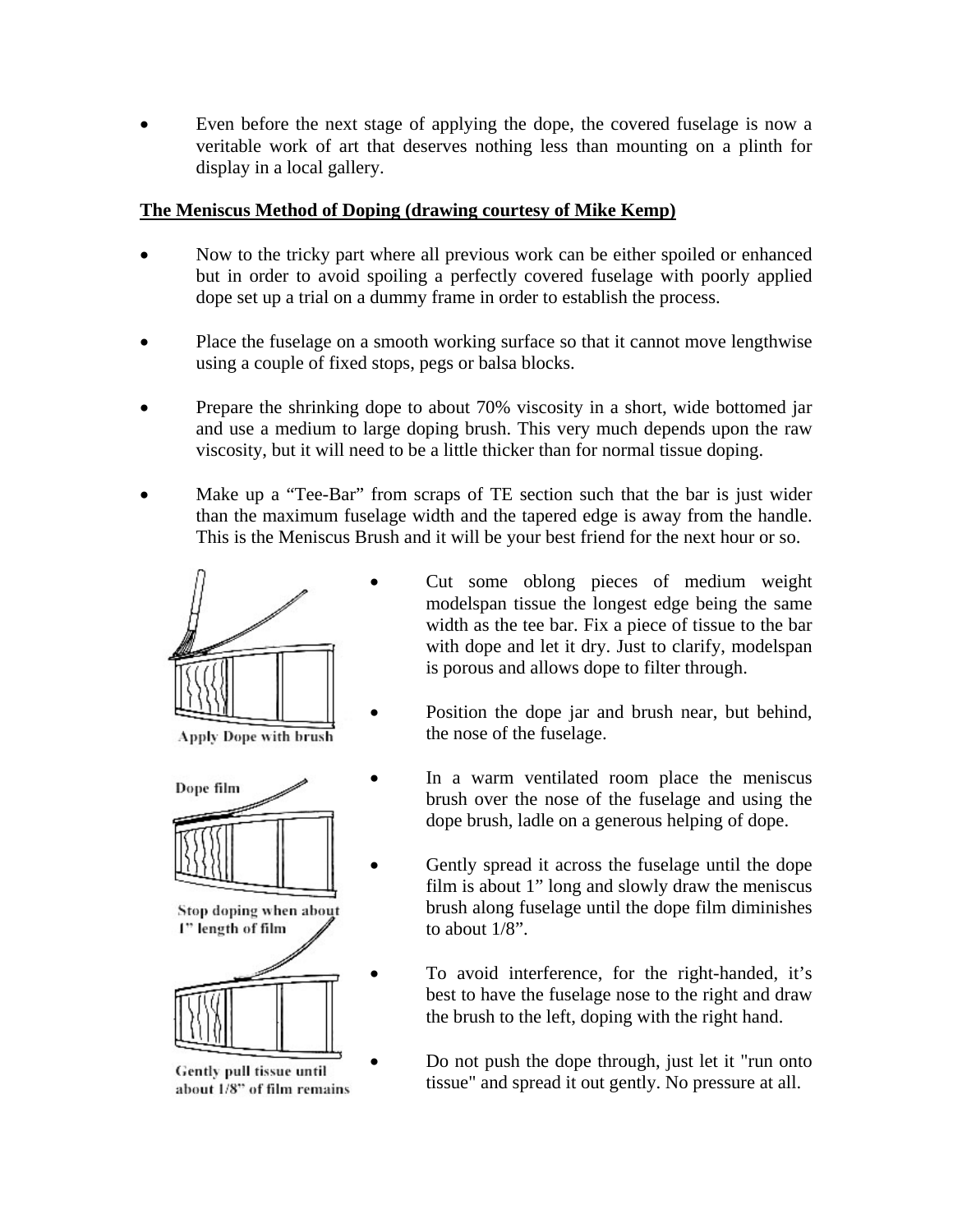- Work continuously, dragging the meniscus brush at about 10 to 15 seconds per bay until the other end of the fuselage is reached. For 20 bays, that's 3 to 5 mins.
- Keep the dope jar near the area being worked on by just sliding it along the smooth work surface behind the fuselage, each time the brush is recharged.
- Keep the width of "dope film" between silk and tissue between 1" and 1/8" (say average of 1/2") but do not let it go to nothing until the end of the fuselage.
- Do not tilt the fuselage until the dope is nearly dry or it will "run". Discard the meniscus tissue and fix a fresh piece onto the tee-bar.
- When the first side is dry enough to handle, move on to the remaining surfaces until the job is done. Complex shapes can be tackled with the same process, but just treat it like eating an elephant. Do it in stages.
- It is an empirical process. Too thick and the dope will not spread easily across the meniscus brush. Too thin and it will fall through the silk and blob. It will also dry with a mass of pinholes. Being too heavy handed when spreading the dope will also cause it to blob.
- Eliminate minor groups of pinholes by drawing a wide dope brush over the local area with the same strength dope or use small tissue oblong to do the same using the meniscus method.
- When this first coat of shrinking dope is dry the fuselage can be waterproofed using a 30% banana oil wash applied with a wide flat brush. Only "lay off" in one direction and work very quickly to remove the excess. Do not scrub or dwell.
- Allow the whole kit'n'kaboodle to cure in a dry atmosphere and use 1000 wet and dry paper to remove any roughness caused by silk fibers at the edges of the structure. Don't overdo the abrasion or it will expose the wood.
- If subsequently, damage is incurred, to repair, cut a rectangular hole around a punctured area. Cut a patch of silk 1/16" larger all round and position it over the hole. Touch the silk with a fine brush of neat thinners and let it dry. Water shrink and dope, using the techniques already described. It's not invisible but it's very neat and adds no significant weight.

## **Summary**

So what is happening here? The action of drawing the doped tissue across the surface of the silk keeps the applied dope on its upper surface without it falling through the open weave of the fabric. It's a scientific thing due to surface tension which is similar to the effect seen in a glass of water when the surface tension pulls the water upwards at the edge of the glass.